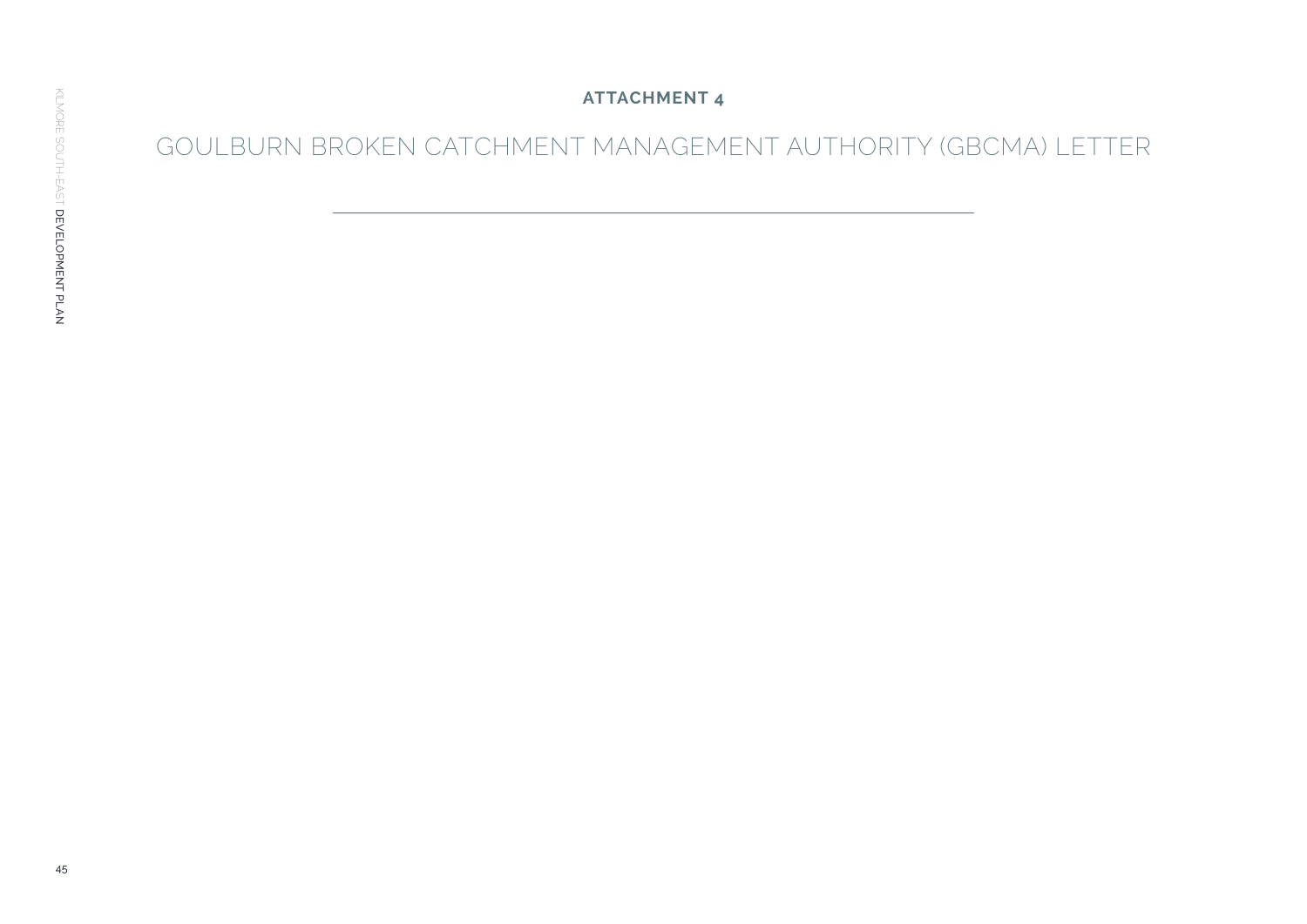Our Ref: PLN/Mitchell General

5 February 2020

Chris Beardshaw Director Afflux Consulting Pty Ltd PO Box 457 Emerald VIC 3782

Dear Mr Beardshaw

## **Stormwater Management Strategy – McIvors Road Kilmore (Dec 2019) (South-East Precinct of the Kilmore Structure Plan)**

I refer to the abovementioned document seeking comments and support from the Goulburn Broken CMA.

I also refer to meeting held at the Goulburn Broken CMA's Office of 21 January to discuss the strategy, particularly in relation to waterway management and flooding matters.

The Goulburn Broken CMA understands that this strategy is a requirement of Mitchell Shire Council's Kilmore Structure Plan – Guiding the Growth of Kilmore (August 2016 as revised including Planning Scheme Amendment C123 Gazettal 28 March 2019). The McIvors Road relates to the South-East Precinct of the Structure Plan.

The Goulburn Broken CMA in 2016 wrote to the Council expressing concerns with the approach to significantly alter waterways.

The adopted Kilmore Structure Plan has however recognised guiding principles for drainage, and biodiversity and Environment (page 19). Further, at pages 31, 64 and 66, the Plan recognises the values of natural features including waterways. It would appear that Figure 44 (page 87) is somewhat counter to the narrative of Kilmore Structure Plan.

From our meeting, you highlighted explained that your submitted Stormwater Strategy has somewhat departed from Figure 44, and is more aligned with the narrative of the Kilmore Structure Plan.



### www.gbcma.vic.gov.au

#### **SHEPPARTON Head Office**

168 Welsford Street PO Box 1752 Shepparton VIC 3632 Tel: (03) 5822 7700 Fax: (03) 5831 6254

## **BENALLA**

89 Sydney Road **PO Box 124** Benalla VIC 3672 Tel: (03) 5822 7700

YEA

5/10 High Street Yea VIC 3717 Tel: (03) 5797 4400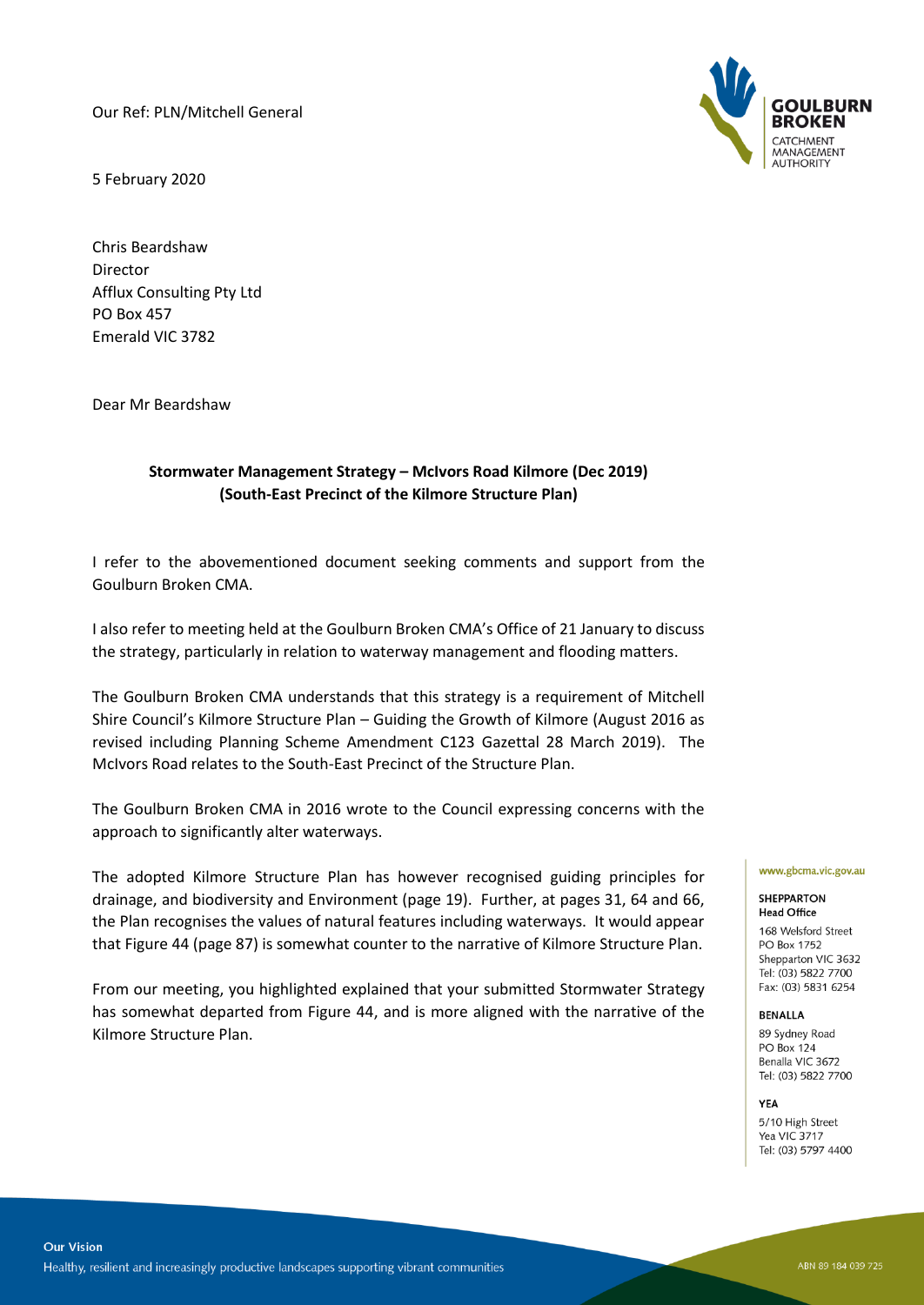From our discussions, the Goulburn Broken CMA wishes to make the following observations in relation to the Stormwater Strategy – McIvors Street:

- 1. The Kilmore Structure Plan requires:
	- a. A holistic approach for water sensitive urban design approaches to stormwater treatment and management.
	- b. The preparation of a fully costed sub-catchment wide drainage schemes as a *precondition of any further rezoning or development within Kilmore growth precincts* as identified in Chapter 4 and Chapter 5 (of the Kilmore Structure Plan). It is understood that the Stormwater Strategy informs this requirement at a strategic conceptual level prior to investing in this detailed work, but would appear that the detailed work is required for the precinct holistically rather on a stage by stage approach.
- 2. From our discussions, it was explained that your Stormwater Strategy has somewhat departed from Figure 44 and is more aligned with the narrative of the Structure Plan, and:
	- a. Predominant waterways are aligned along its natural alignments within a 60 metre wide corridor. This is more acceptable to the Goulburn Broken CMA. The exceptions are small sized catchments (east of the site) that are to be re-aligned with a combination of a low-flow pipe and swale known as the "green-link", and minor drainage lines further west.
	- b. The smaller eastern catchments are generally ill defined in terms of "bed and banks" that provide particular constraints for stormwater management options that led to the "greenlink" strategy.
	- c. Stormwater water treatments and retardation basins are off-line.
	- d. Wetlands (flood storages) are provided at the downstream end of the development (Tootle Street East and West) to assist with treating flood impacts. This includes the Kilmore Creek that already has a drainage plan. The flood storage is to assist with managing flood impacts.
	- e. There are concerns about the sustainability around wetlands in terms of required water volumes to support wetlands, and water quality or lack thereof (such as blue-green algae), which has been problematic with other man-made wetlands.
	- f. It is recognised that the waterways are likely to see changes in hydrology due to the ultimate development conditions, and there are likely to be unintended consequences in terms of geomorphic impacts (i.e. bed deepening and widening which may impact on surrounding infrastructure) if not well designed and managed.
	- g. To manage hydrologic changes, some waterways will need to be enhanced to ensure, amongst other things, intrinsic stability. It is noted that a straightened waterway-reach to Tootle Street West will need to be reinstated within a proposed 60 metre wide corridor – this is considered a positive way forward.
	- h. It is noted that the hydrologic analysis has only been carried out to date and it is acknowledged that there is a need for hydraulic review. Such hydraulic modelling would greatly inform third-party flood impacts (if any), and to inform geomorphic design of the waterways, particularly in terms of (g) above. It would be beneficial to look at this holistically rather than wait for each specific drainage-plan for each stage (that is likely to be many years) so that developers are aware of the challenges required to be addressed when the time arrives. This should be presented in the Stormwater Strategy. This matter is further detailed below.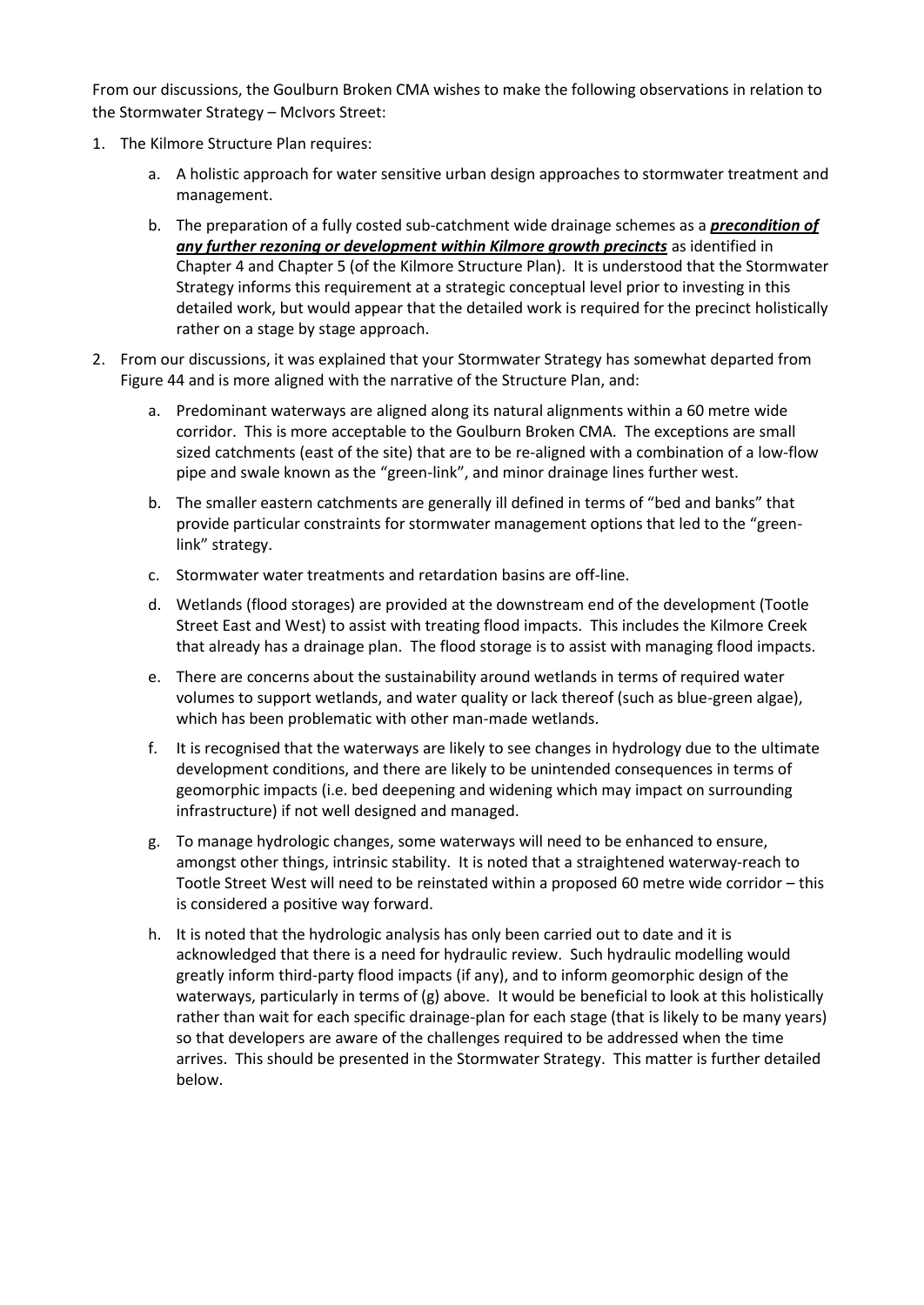Having regards to the above on balance, the Goulburn Broken CMA in principle, supports the Stormwater Strategy (McIvors Road) subject to additional information to be documented within the strategy:

- 1) For the ultimate developed conditions, a hydraulic assessment (of the precinct, i.e. all stages) is to be included to establish/demonstrate holistically that the conceptual strategy:
	- Provides no "adverse" third-party impacts to downstream areas and the upstream areas of the proposed "green-link."
	- Provide hydraulic parameters (i.e. discharge, velocity) is assist with geomorphic response together with a list of possible detailed design matters to be considered in detailed design phase such as soil types, grade reducing structure, etc.
- 2) For the ultimate developed conditions, an assessment of the viability of the proposed wetlands to ensure that proposed measures are ecologically sustainable in terms of required water volumes to support wetland flora, and without impacts to water quality and waterway health (including bluegreen algae).

Alternatively, the Goulburn Broken CMA would be prepared to see the above be carried out following rezoning as part of the required Development Plan as part of Planning Scheme Amendment C136. Therefore, the Section 7 of the Stormwater Strategy should include the narrative to sign-post the above requirements (including the Kilmore Structure Plan (see (1(b)) above) as part of the required Development Plan.

If you have any queries, please contact Tom O'Dwyer on **(03) 5822 7700**. Please note that all electronic correspondence should be directed to [planning@gbcma.vic.gov.au.](mailto:planning@gbcma.vic.gov.au)

Yours sincerely

Guy Tierney **Statutory Planning and Floodplain Manager**

cc Sean Greer Mitchell Shire Council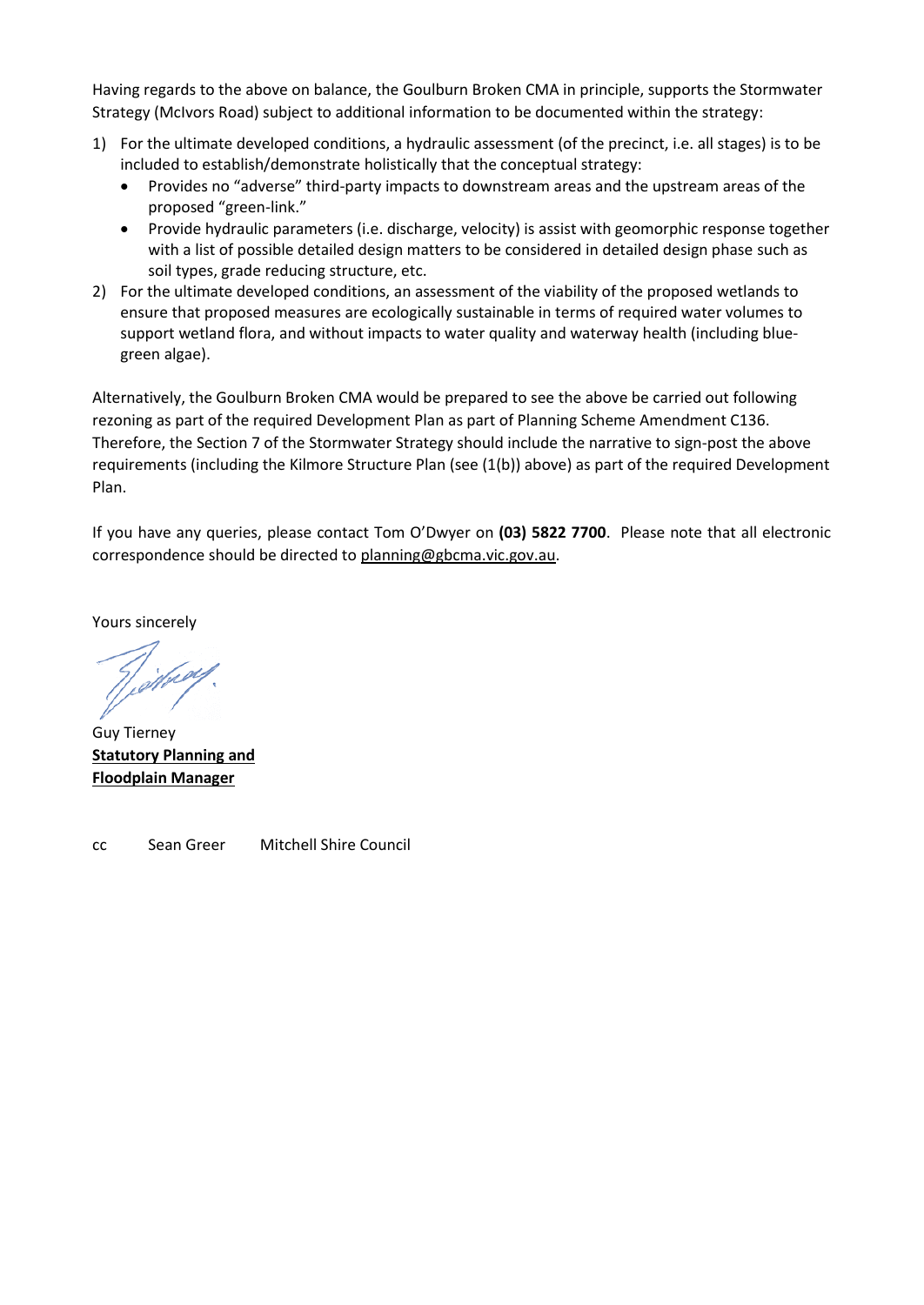Our Ref: GBCMA-F-2021-00111 GBCMA-F-2020-00047

Contact Officer: Joel Leister

Your Ref: 24055

Date: 1 March 2021

Mr Chris Beardshaw Afflux Consulting Po Box 457 Emerald Vic 3782 chris@afflux.com.au

Dear Mr Beardshaw

# **Floodplain Management Advice for Tootle St (East), Kilmore – Hydraulic Assessment Lot 1 TP80904, Parish Of Bylands 2 Tootle Street Kilmore Vic 3764**

The Goulburn Broken CMA has previously provided Mitchell Shire Council with correspondence (Ref: GBCMA-F-2020-00047 and GBCMA-F-2020-00047-2) that provided in principle support for the Stormwater Management Plan associated with the development of the Kilmore South-East Precinct.

The additional information provided by Afflux Consulting on 1 February 2021 was aimed at confirming several items referenced in the Goulburn Broken CMA's previous responses, namely:

- 1. Ensure no worsening of flooding in the 1% AEP flood event as a result of the proposed development.
- 2. Ensure the proposed lot layout is flood free.
- 3. Ensure no worsening of flooding due to the proposed 'Green Link'; and
- 4. Provide hydraulic parameters (such as depth, velocity, levels) to assist with the geomorphic response for the waterway.

The report provided by Afflux Consulting (*Tootle St (East), Kilmore – Hydraulic Assessment*, Ref: 442\_01 R01c, 17 December 2020) has addressed the following concerns:

- The mapping presented in Appendix C of the *Hydraulic Assessment* has demonstrated that the 1% AEP flood extent is confined to the waterway alignment and identified drainage alignment (flowpaths), i.e., it does not extend onto areas proposed for residential development (including proposed lots).
- The report demonstrates that the flows through Centenary Drive and downstream of the proposed development have decreased due to the measures proposed to manage runoff and flow from the proposed development.

**Note**: Figure 20 does not appear to correctly present the modelled afflux downstream of the development, however, the information presented is

#### **SHEPPARTON Head Office**

168 Welsford Street PO Box 1752 Shepparton VIC 3632 Tel: (03) 5822 7700 Fax: (03) 5831 6254

## **BENALLA**

89 Sydney Road PO Box 124 Benalla VIC 3672 Tel: (03) 5822 7700

## **YFA**

5/10 High Street Yea VIC 3717 Tel: (03) 5797 4400

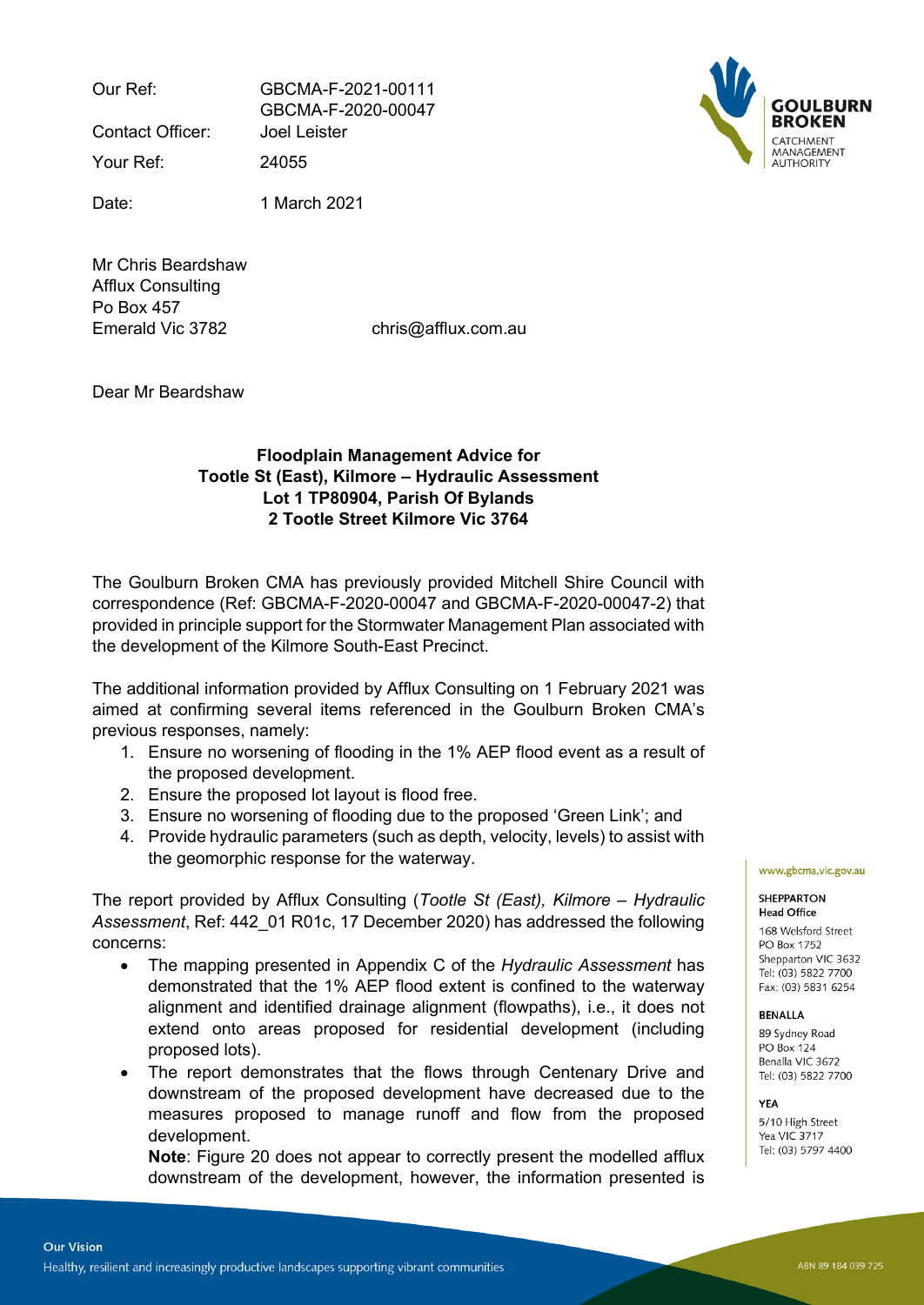sufficient for the Goulburn Broken CMA to be comfortable that there is no worsening of flooding during a 1% AEP event downstream of the development.

- The modelling of the 'Green Link' has demonstrated sufficient capacity to match the overland flowpath that, under existing conditions, flowed to the north west from Quinns Road.
- The report has provided flood depths, flood levels and depth x velocity product for proposed development which can be used to assess the geomorphic response of the waterway and which will enable consideration of these waterway characteristics in future design stages.

The Goulburn Broken CMA agree that the proposed retarding basin configuration and 'Green Link' design do not worsen the flood risk to the area, particularly downstream of the development.

Having regard to the above, the Goulburn Broken CMA **does not object** to the concepts and strategies for surface water management as outlined and proven by the hydraulic analysis of Afflux Consulting (2020), **subject to the following conditions:**

- The detailed design of the 'Green Link' and other associated drainage infrastructure must maintain (or better) the performance demonstrated in the hydraulic analysis (Afflux Consulting, 2020) in terms of flood attenuation.
- The Development Plan (DP) and subsequent Stormwater Management Plans for individual parcels of the proposed development are provided to the Goulburn Broken CMA for assessment.

If you have any queries, please contact Joel Leister on **(03) 5822 7700**. To assist in handling any enquiries please quote **GBCMA-F-2020-00047** in your correspondence. Please note that all electronic correspondence should be directed to [planning@gbcma.vic.gov.au](mailto:planning@gbcma.vic.gov.au).

Yours sincerely

Vihroy

Guy Tierney **Statutory Planning and Floodplain Manager**

Information contained in this correspondence is subject to the definitions and disclaimers below.

## **Definitions and Disclaimers**

- 1. The area referred to in this letter as the 'proposed development location' is the land parcel(s) that, according to the Authority's assessment, represent(s) the location identified by the applicant. The identification of the 'proposed development location' on the Authority's GIS has been done in good faith and in accordance with the information given to the Authority by the applicant(s) and/or local government authority.
- 2. While every endeavour has been made by the Authority to identify the proposed development location on its GIS using VicMap Parcel and Address data, the Authority accepts no responsibility for or makes no warranty with regard to the accuracy or naming of this proposed development location according to its official land title description.
- 3. **AEP** as Annual Exceedance Probability is the likelihood of occurrence of a flood of given size or larger occurring in any one year. AEP is expressed as a percentage (%) risk and may be expressed as the reciprocal of ARI (Average Recurrence Interval).
- 4. **ARI** as Average Recurrence Interval is the likelihood of occurrence, expressed in terms of the long-term average number of years, between flood events as large as or larger than the design flood event. For example, floods with a discharge as large as or larger than the 100-year ARI flood will occur on average once every 100 years.